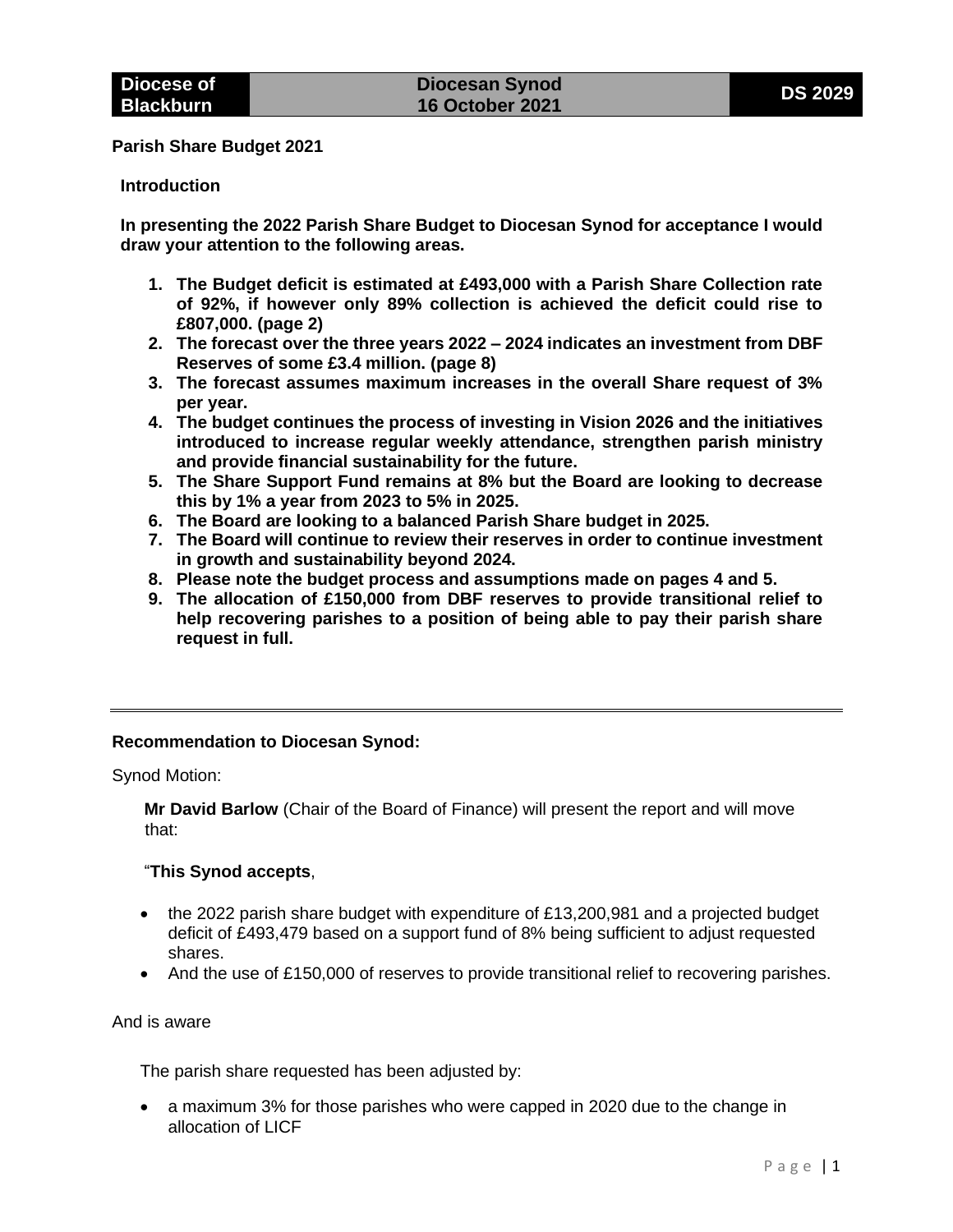- changes in the cost of ministry
- the decrease of 1.8% in total Diocesan regular weekly attendance rolling average used in the share calculation using 2019 RWA figures in place of 2020
- individual parish changes of regular weekly attendance.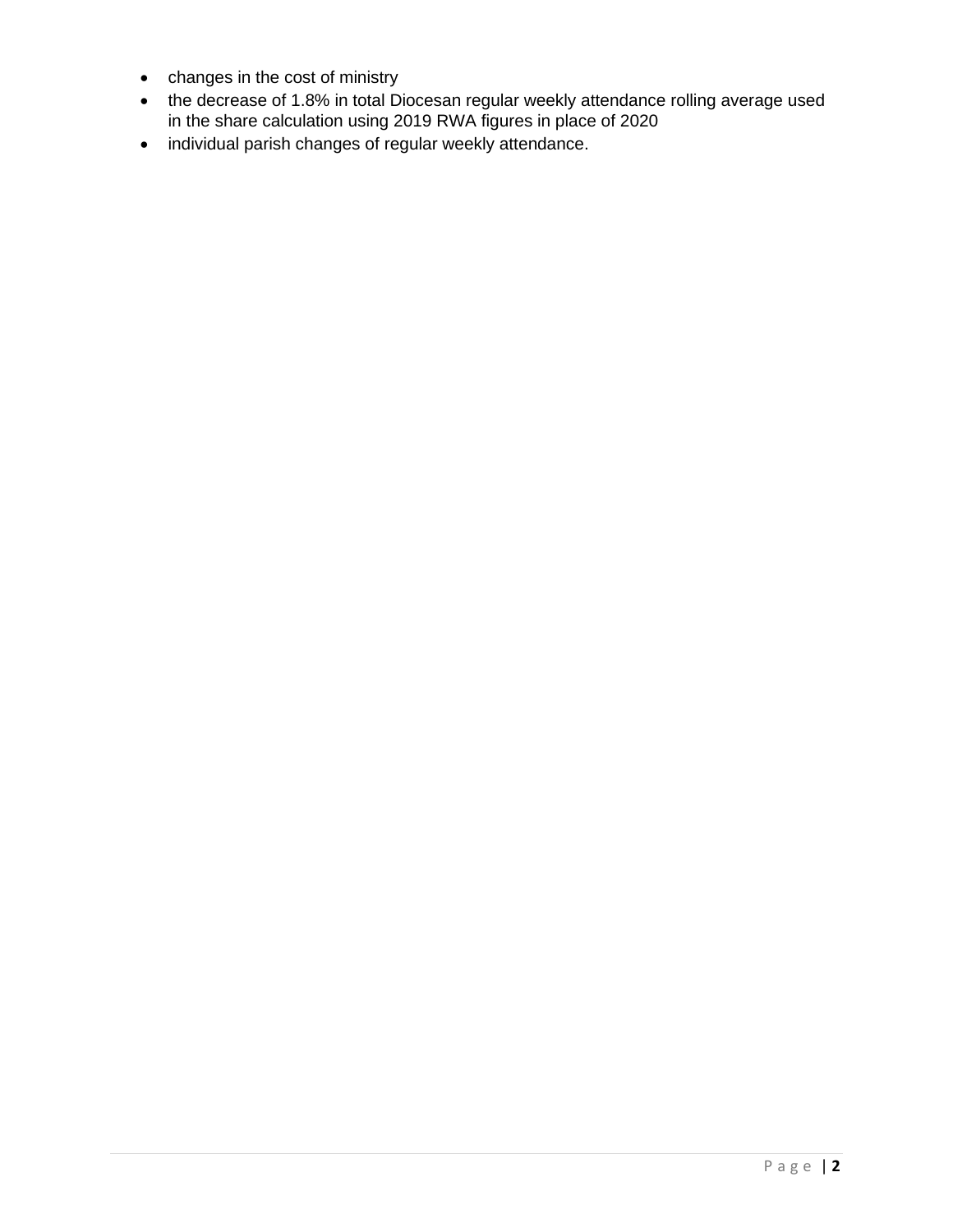# VISION 2026 COMMITS US TO WORKING TOWARDS BEING HEALTHY CHURCHES TRANSFORMING COMMUNITIES BY



Making Disciples - Being Witness - Growing Leaders - Inspiring Children and Young People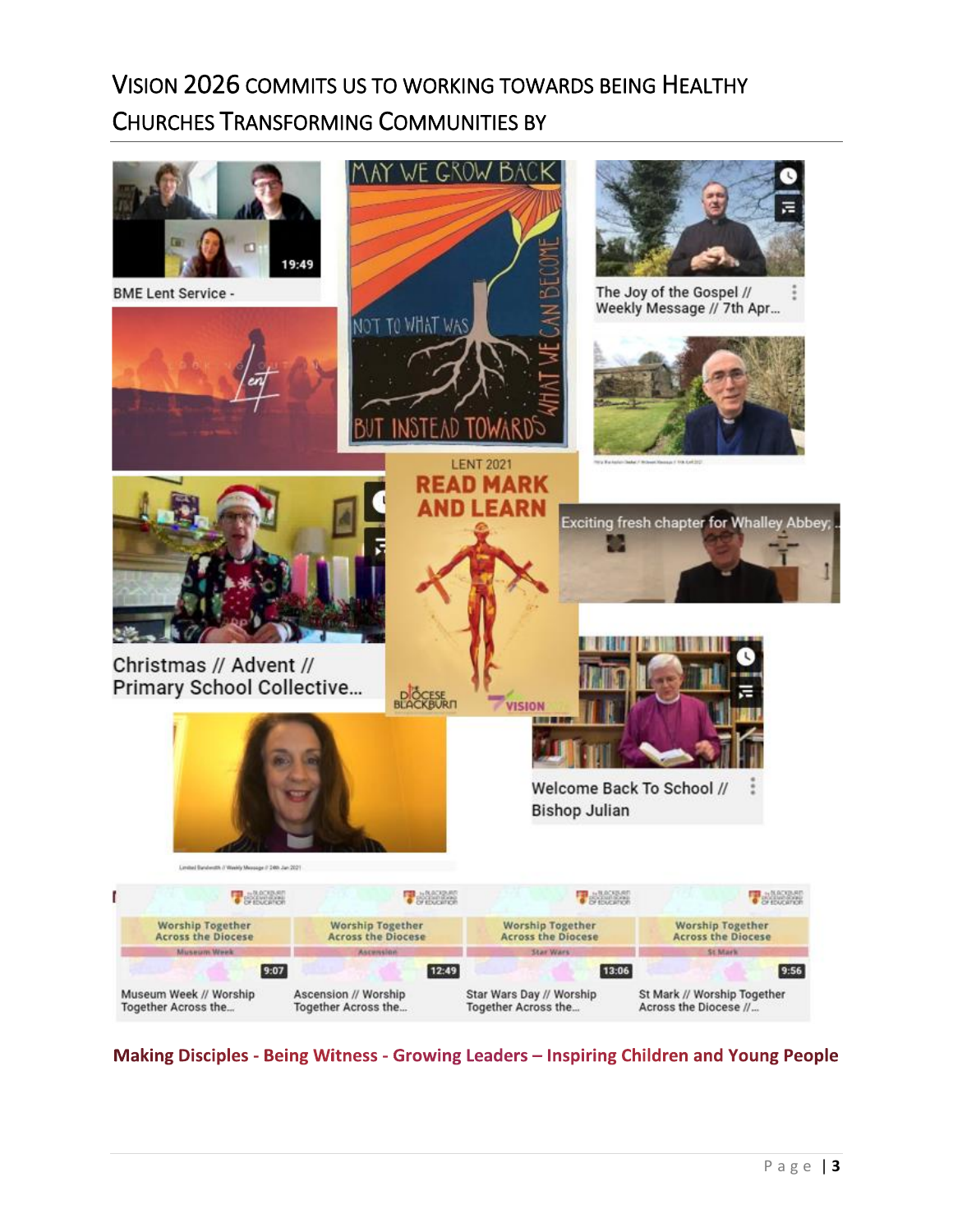Approve the 2022 parish share budget with expenditure of £13,200,981 and the Synod Motion,

- a. with a projected budget deficit of £493,479 based on a requirement of support of 8% of the share requested.
- b. with a further projected budget deficit of £313,314 if a further 3% of support is required on top of the 8% support fund

### WHAT IS THE BUDGET USED FOR?

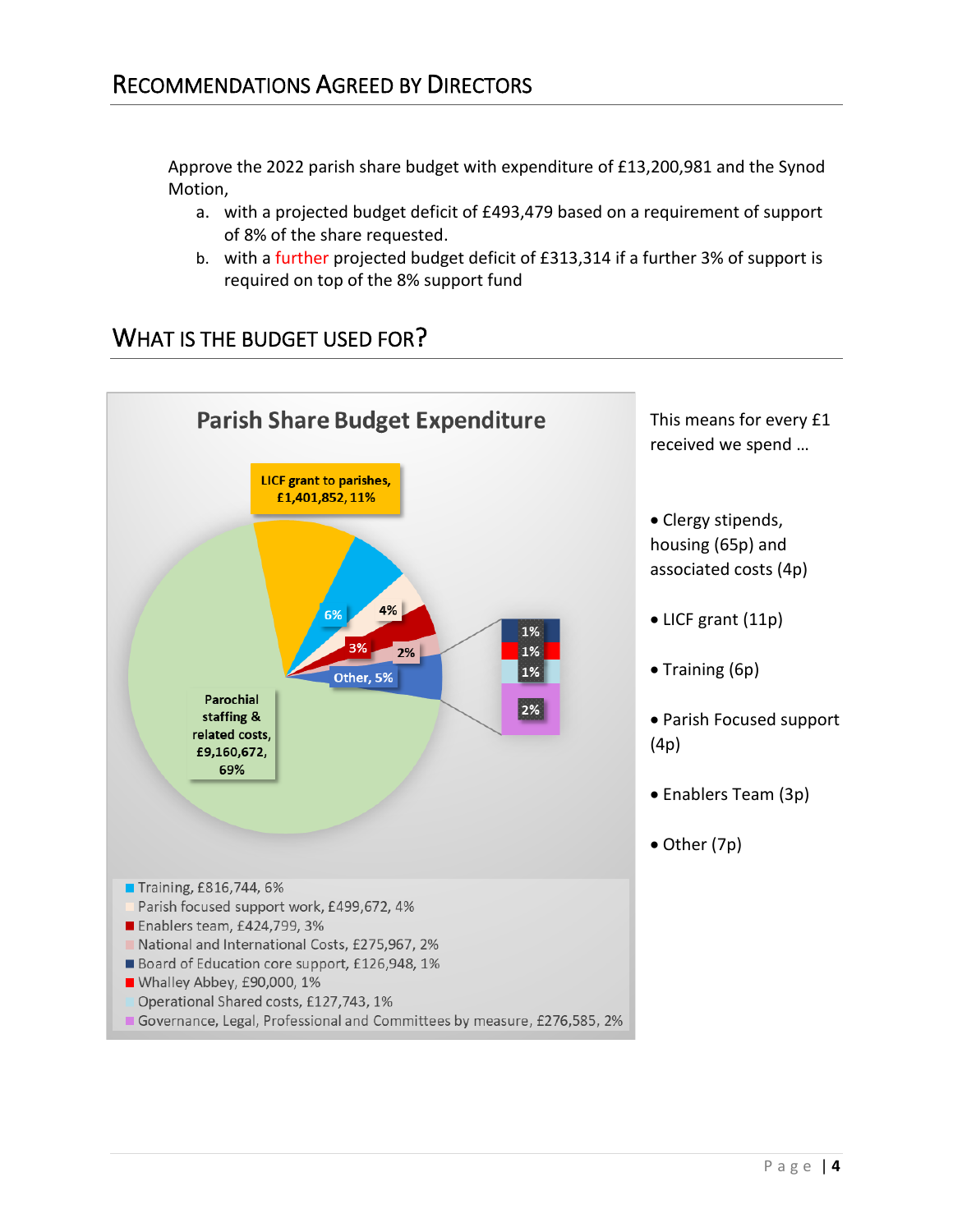# HOW IS THE 2022 BUDGET FOR THE CHURCHES OF BLACKBURN DIOCESE FUNDED?



The main income of the Board of Finance is from parish contributions; this is called the parish share. This year our initial request will be for £10,444,000. Parishes can apply for support if their financial circumstances mean they are unable to fully meet their initial request. After support has been agreed our aim is to receive 100% of share requested.

The parish share is allocated to each parish based on its stipendiary ministry and the remaining costs are allocated by each regular attender. This figure is adjusted by a factor to take account of relative deprivation. The most deprived parishes receive a reduction and contribute 90% of the allocated costs. The least deprived parishes support these parishes by contributing up to an additional 25% of their costs. This allocation is then reduced by the DBF Fees paid by the parish to the BDBF.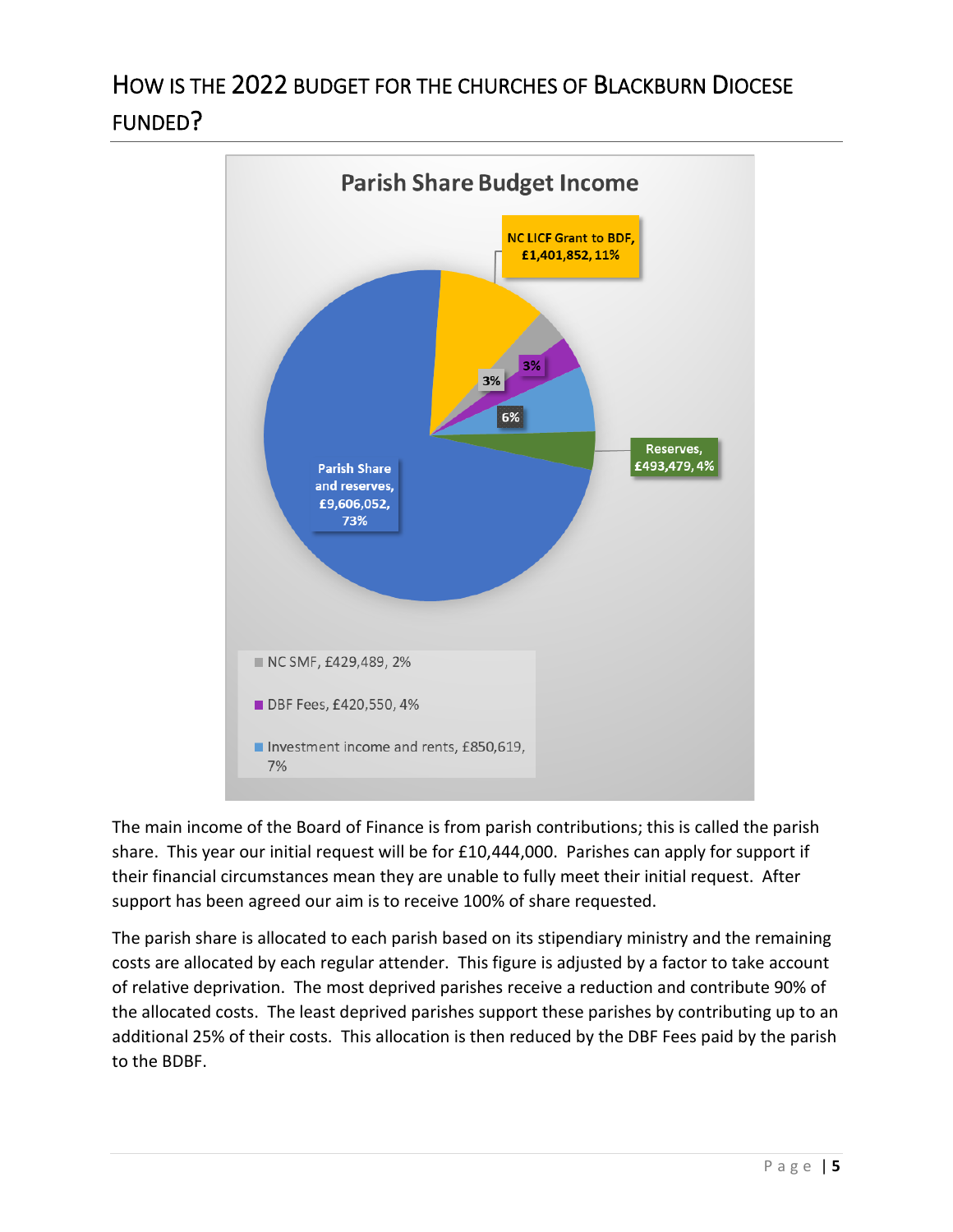In addition to this income source, there is the LICF grant to the Board of Finance from National Church of £1,402,000, Strategic Ministry Funding of £430,000 as well as investment income, rents and DBF Fees.

### HOW HAS THE BUDGET BEEN SET?

The Bishop's Budget Team (BBT) met to decide the financial priorities for the coming year. The individual Vision Leaders then apply these priorities to set their area's budget.

A significant reduction to the budget deficit has again been made by the provision of Strategic Ministry Funding (SMF) from National Church which will support 5 of the 10 new curates for 2021 and 2022.

A bid for capacity funding from national church for additional roles to support the Vision within parishes is being sort. Some has been secured towards a second giving officer and a project manager for the strategic development funded projects.

The Parish Giving scheme for 2022 will be funded by the All Churches Grant received by the Board while the take up from parishes is evaluated.

The Budget scrutiny committee met to review the budget and the forecast for future years.

After final deliberations, the BBT present the budget to the Finance Committee for review and to the Directors for final approval, before recommending acceptance of the budget to Diocesan Synod.

### **Budget points for 2022:**

- 1. Lowest Income Communities Funding (LICF) Grant is being directed towards supporting mission in our poorer parishes, which have been defined as those parishes in the bottom 20% nationally.
- 2. Retention of the 8% support fund to which parishes can apply if they require support with their initial share request.
	- Parishes will be encouraged to apply for support at the start of the year.
	- Any support figure agreed will be applied immediately so that parishes can be measured against the adjusted amount they need to meet.
	- Parishes are again strongly encouraged to make 12 equal payments through the year. We recognise that fluctuating income due to the pandemic will make this difficult for some.
	- Parish visits/meetings will continue to help parishes meet share and reduce underpayment. There will be an increased emphasis on those who don't contribute in full and have not voluntarily engaged.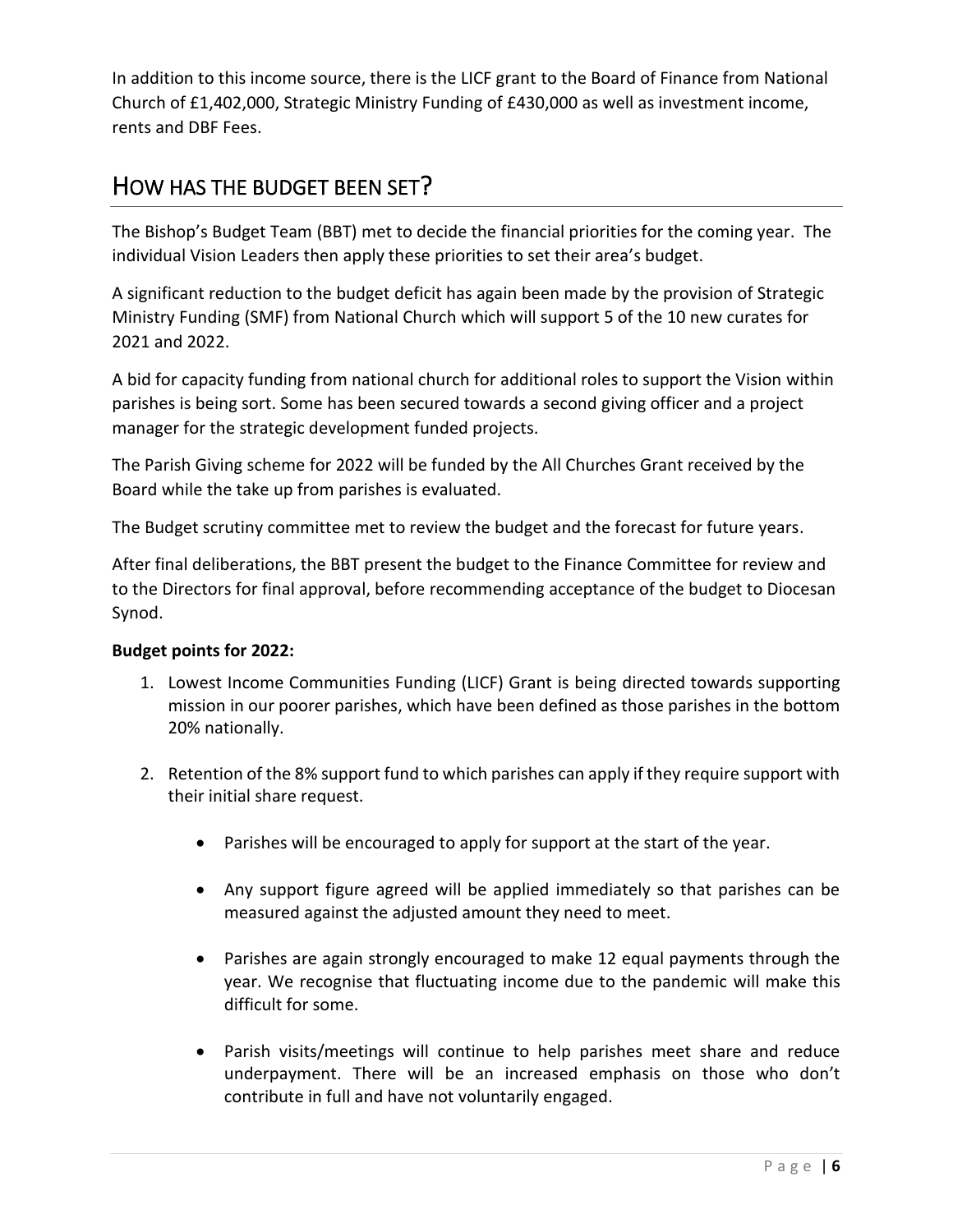- 3. Stipends and salaries have a 2% increase budgeted for April 2022.
- 4. Budget assumes ten new stipendiary curates starting in 2022 with strategic ministry funding for five of the curates.
- 5. Inflation increases on the property repairs budget.
- 6. Maintain the vacancy rate in the budget at 14 stipendiary vacancies based on current experience and anticipated situation in 2022. There will be no attempt to manage the figure for financial reasons. Curates are signed off and available for incumbency posts as soon as reasonable.
- 7. Various staffing adjustments including the end of strategic capacity funding for the vocation's role, a parish church buildings advisor, matched funding for the second funding advisor and support for parish reorganisations.

### **Unknowns at this stage for 2022**

- 1. Ongoing effect from the pandemic and people returning to in person worship.
- 2. The impact of the ongoing 'Generosity, Gift and Grace' initiative and second advisor on future Parish Share contribution rates.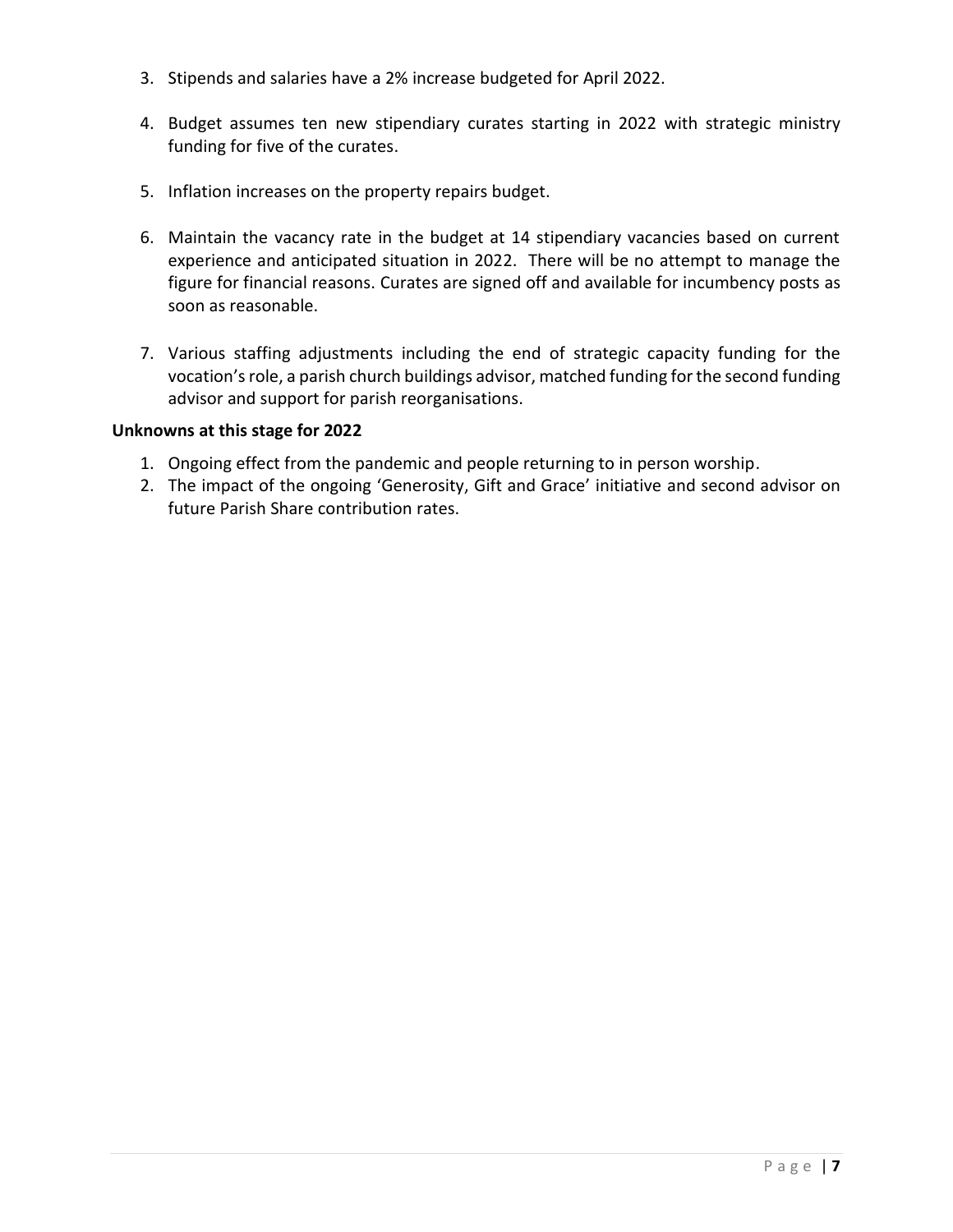## SUMMARY BUDGET 2021

|                                                                               | Ref          | 2019                                                                         | 2020                                                                             | 2020          | 2021          | 2022          | 2022<br><b>Variance to</b> | 2022<br><b>Variance to</b> |  |
|-------------------------------------------------------------------------------|--------------|------------------------------------------------------------------------------|----------------------------------------------------------------------------------|---------------|---------------|---------------|----------------------------|----------------------------|--|
|                                                                               |              | Actual                                                                       | <b>Actual</b>                                                                    | <b>Budget</b> | <b>Budget</b> | <b>Budget</b> | 2021 Budget                | 2019 Actual                |  |
| Expenditure                                                                   |              |                                                                              |                                                                                  |               |               |               |                            |                            |  |
| Parochial staffing and related costs                                          | Α            | 7,915,591                                                                    | 7,790,063                                                                        | 8,832,058     | 8,728,077     | 9,160,672     | 432,595                    | 1,245,081                  |  |
| Parochial training                                                            | B            | 677,927                                                                      | 600,093                                                                          | 784,987       | 748,796       | 816,744       | 67,948                     | 138,817                    |  |
| Lower Income Communities support                                              |              | 251,844                                                                      | 1,309,909                                                                        | 1,309,908     | 1,355,087     | 1,401,852     | 46,765                     | 1,150,008                  |  |
| Parish focused work                                                           | $\mathsf{C}$ | 458,565                                                                      | 462,300                                                                          | 493,395       | 525,161       | 499,672       | (25, 490)                  | 41,106                     |  |
| National and international costs                                              | D            | 286,805                                                                      | 275,314                                                                          | 287,016       | 268,459       | 275,967       | 7,508                      | (10, 838)                  |  |
| <b>Central Services Core Teams</b>                                            | Е            | 427,875                                                                      | 400,804                                                                          | 439,688       | 432,119       | 424,799       | (7, 320)                   | (3,077)                    |  |
| Board of Education Central Support                                            | F            | 114,921                                                                      | 128,580                                                                          | 128,580       | 125,098       | 126,948       | 1,850                      | 12,027                     |  |
| Operational shared costs                                                      | G            | 91,775                                                                       | 109,628                                                                          | 100,809       | 105,165       | 127,743       | 22,578                     | 35,968                     |  |
| <b>Whalley Abbey</b>                                                          |              | 182,686                                                                      | 146,342                                                                          | 120,000       | 110,000       | 90,000        | (20,000)                   | (92, 686)                  |  |
| Governance                                                                    | н            | 41,056                                                                       | 48,181                                                                           | 43,696        | 42,640        | 52,702        | 10,062                     | 11,646                     |  |
| Legal and Professional Fees                                                   | ı            | 80,407                                                                       | 197,089                                                                          | 92,473        | 86,076        | 110,111       | 24,035                     | 29,704                     |  |
| Committees (by measure)                                                       | J            | 71,707                                                                       | 60,216                                                                           | 77,505        | 75,922        | 113,772       | 37,850                     | 42,065                     |  |
| <b>Total Expenses</b>                                                         |              | 10,601,160                                                                   | 11,528,519                                                                       | 12,710,115    | 12,602,600    | 13,200,981    | 598,380                    | 2,599,821                  |  |
|                                                                               |              |                                                                              |                                                                                  |               |               |               |                            |                            |  |
| Income (Excluding parish share)                                               |              |                                                                              |                                                                                  |               |               |               |                            |                            |  |
| Investments                                                                   |              | 637,249                                                                      | 629,640                                                                          | 608,247       | 605,247       | 605,430       | (183)                      | 31,819                     |  |
| Rents                                                                         |              | 339,948                                                                      | 361,605                                                                          | 242,372       | 242,372       | 244,129       | (1,757)                    | 95,819                     |  |
| National Church' Lower Income Communities Funding                             |              | 1,284,001                                                                    | 1,309,908                                                                        | 1,309,908     | 1,355,087     | 1,401,852     | (46, 765)                  | (117, 851)                 |  |
| National Church' Strategic Ministry Funding                                   |              | 0                                                                            | 47,722                                                                           | 0             | 202,599       | 429,489       | (226, 890)                 | (429, 489)                 |  |
| National Church' Sustainability Funding                                       |              | $\Omega$                                                                     | 1,100,000                                                                        | $\Omega$      |               | <sup>0</sup>  | ŋ                          |                            |  |
| <b>Other Grants</b>                                                           |              | $\Omega$                                                                     | $\Omega$                                                                         | $\Omega$      | 80,000        |               | 80,000                     |                            |  |
| <b>DBF</b> Fees                                                               |              | 484,967                                                                      | 341,422                                                                          | 495,000       | 451,632       | 420,550       | 31,082                     | 64,417                     |  |
| <b>Total Non Parish Share Income</b>                                          |              | 2,746,165                                                                    | 3,790,297                                                                        | 2,655,527     | 2,936,937     | 3,101,450     | (164, 513)                 | (355, 285)                 |  |
|                                                                               |              |                                                                              |                                                                                  |               |               |               |                            |                            |  |
| Parish Share and Reserves required                                            |              | (7,854,995)                                                                  | (7,738,222)                                                                      | (10,054,588)  | (9,665,664)   | (10,099,531)  | 433,867                    | 2,244,536                  |  |
|                                                                               |              |                                                                              |                                                                                  |               |               |               | 3                          |                            |  |
|                                                                               |              |                                                                              |                                                                                  |               |               |               |                            |                            |  |
| 1 Amount by which 2022 budgeted expenditure more than 2021 budget<br>Variance |              |                                                                              |                                                                                  |               |               |               |                            |                            |  |
| Increase in income<br>Decrease in income                                      |              |                                                                              | 2 Amount by which 2022 budgeted non parish share income greater than 2021 budget |               |               |               |                            |                            |  |
| Decrease in expenses<br>Increase in expenses                                  |              | 3 Amount by which 2022 budgeted parish share and reserves are more than 2021 |                                                                                  |               |               |               |                            |                            |  |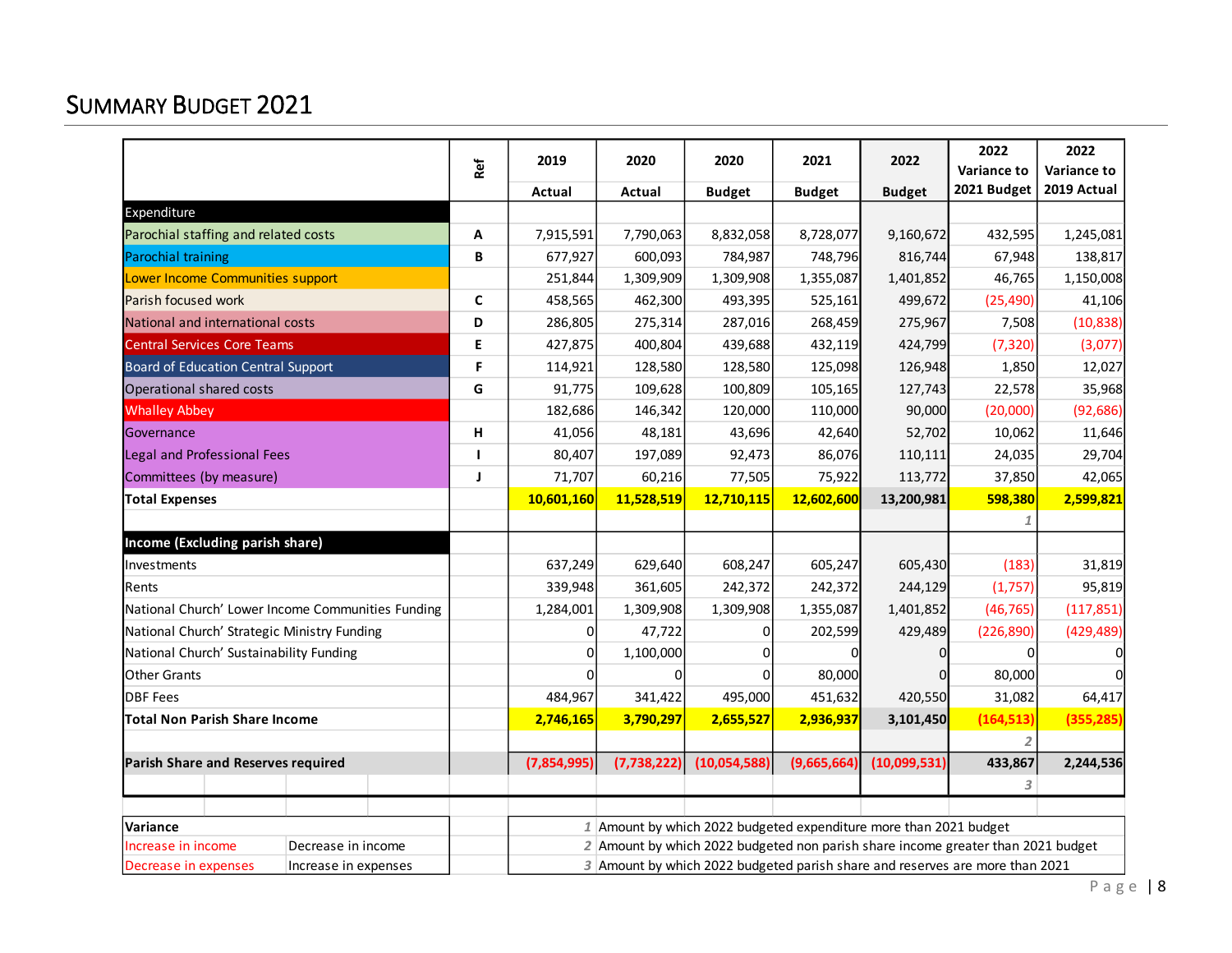## PARISH SHARE AND RESERVES REQUIRED

|                                                    | 2019          | 2020          | 2020          | 2021          | 2022          |
|----------------------------------------------------|---------------|---------------|---------------|---------------|---------------|
|                                                    | <b>Actual</b> | <b>Actual</b> | <b>Budget</b> | <b>Budget</b> | <b>Budget</b> |
|                                                    |               |               |               |               |               |
| Parish share contributed/ budgeted                 | 7,585,122     | 7,159,880     | 9,123,071     |               |               |
| LICF offset parish share                           | 139,763       | 1,111,476     | 0             |               |               |
| Reserves Used/ (Added to)                          | 130,110       | (533, 134)    | 931,517       |               |               |
| <b>Total parish share and reserves</b>             | 7,854,995     | 7,738,222     | 10,054,588    |               |               |
|                                                    |               |               |               |               |               |
| If 8% support fund sufficient (a)                  |               |               |               |               |               |
| Parish share contributed/ forecast                 |               |               |               | 9,245,618     | 9,606,052     |
| <b>I</b> Reserves                                  |               |               |               | 420,045       | 493,479       |
| Total parish share and reserves                    |               |               |               | 9,665,664     | 10,099,531    |
|                                                    |               |               |               |               |               |
| If contribution requires additional 3% support (b) |               |               |               |               |               |
| Parish share contributed/ forecast                 |               |               |               | 8,946,551     | 9,292,738     |
| <b>Reserves</b>                                    |               |               |               | 719,112       | 806,792       |
| Total parish share and reserves                    |               |               |               | 9,665,664     | 10,099,531    |
|                                                    |               |               |               |               |               |
| If contribution equal to 2020 actual               |               |               |               |               |               |
| Parish share contributed/ forecast                 |               |               |               | 8,270,327     |               |
| Reserves                                           |               |               |               | 1,395,337     |               |
| Total parish share and reserves                    |               |               |               | 9,665,664     |               |

The above table shows three options on the use of reserves and contribution of parish share for 2021 and two option for 2022. A prudent expectation of receiving the same cash value as forecast for 2021 is £1.4mil and for 2022 £0.6mil.

Appendix 1 contains the notes to the 2022 summary budget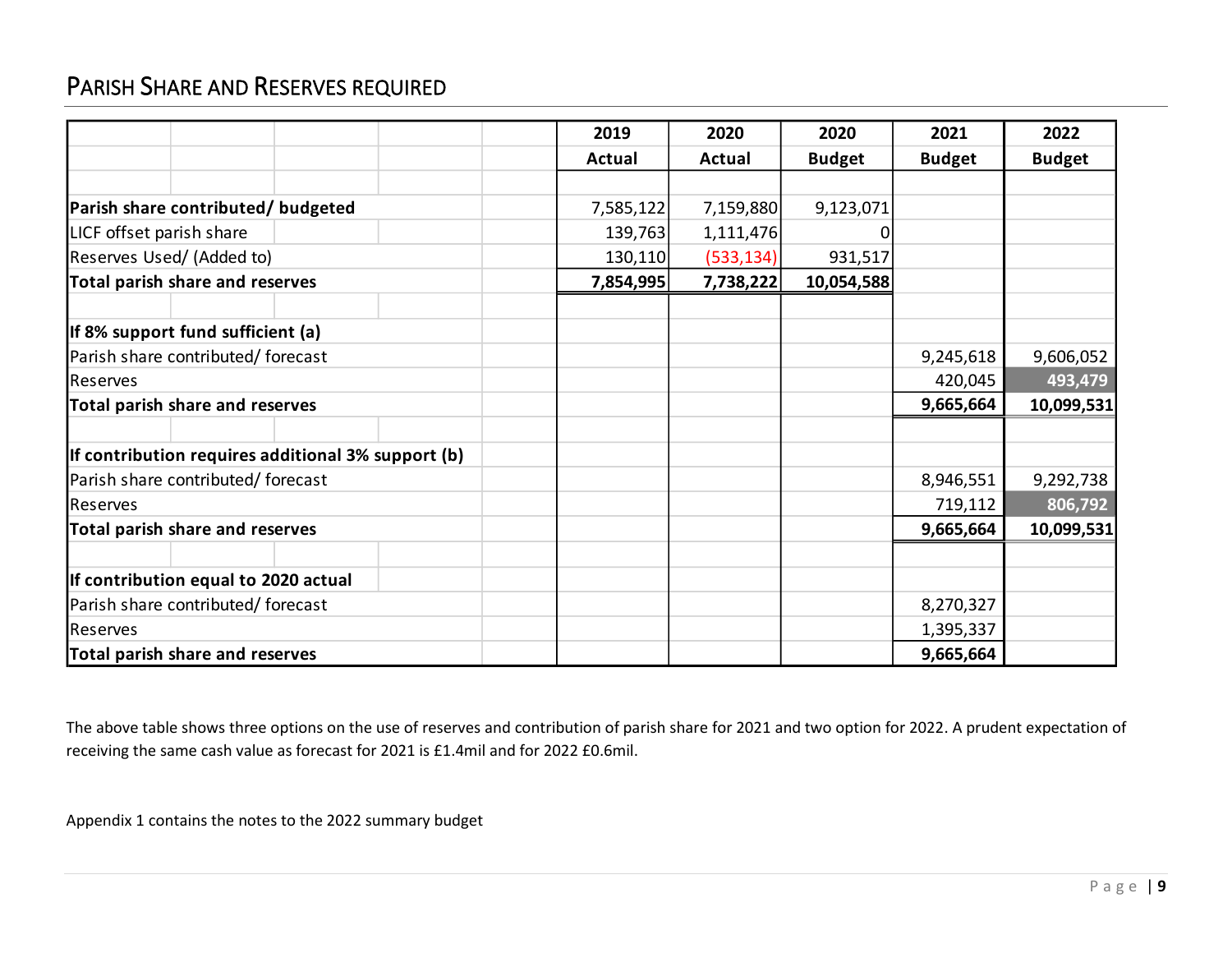## WHAT ARE THE PLANS FOR THE FUTURE THAT HAVE BEEN INCLUDED IN THE FORECAST FOR PARISH SHARE?

The plans around maintaining stipendiary numbers; with the need to increase curate numbers and ordinands have been forecast forward for the parish share budget for 2023 and 2024. It is assumed that the strategic ministry fund continues to provide grant funding for curates more than 5. In addition, the expected reduction in investment income due to utilising reserves and other changes including inflation have been mapped in.

Parish share increase held to 3% across all years.

The table also shows the aim to reduce the support fund by 1% per annum as the share contributions rate improves but for prudence in considering the company as a going concern the historic contribution rate has been used for the additional required.

|                                                          | 2021      | 2022    | 2023    | 2024    | Total     |
|----------------------------------------------------------|-----------|---------|---------|---------|-----------|
|                                                          |           |         |         |         |           |
| Shortfall on budget if 6% suport required                |           |         |         | 95,107  | 95,107    |
| Shortfall on budget if 7% suport required                |           |         | 329,279 |         | 329,279   |
| Shortfall on budget if 8% suport required                | 420,045   | 493,479 |         |         | 913,524   |
| Additional 3% 2022 4% 2023 5% 2024 required (standard    | 299,067   | 313,313 | 322,713 | 443,192 | 1,378,285 |
| Possible additional covid shortfall                      | 676,225   |         |         |         | 676,225   |
| Total                                                    | 1,395,337 | 806,792 | 651,992 | 538,299 | 3,392,420 |
|                                                          |           |         |         |         |           |
| <b>Taken from:</b>                                       |           |         |         |         |           |
| <b>DBE Reserves</b>                                      | 350,000   |         |         |         | 350,000   |
| Free Reserves                                            | 1,045,337 | 729,227 |         |         | 1,774,564 |
| Restricted - (Pastoral, sale of houses)                  |           | 77,565  | 651,992 | 538,299 | 1,267,856 |
| <b>Total Allocated</b>                                   | 1,395,337 | 806,792 | 651,992 | 538,299 | 3,392,420 |
|                                                          |           |         |         |         |           |
|                                                          |           |         |         |         |           |
| Estimated free reserves figures - in excess of policy at |           |         |         |         |           |
| start of year                                            | 1,774,564 | 729,227 |         |         |           |
|                                                          |           |         |         |         |           |

This demonstrates the parish share budget moving to a balance budget if contribution rates for the amount requested reduce as the financial sustainability of the Diocese improves. In 2024 if the support fund reduces to 6% the share request would need to increase by 4% to balance the budget.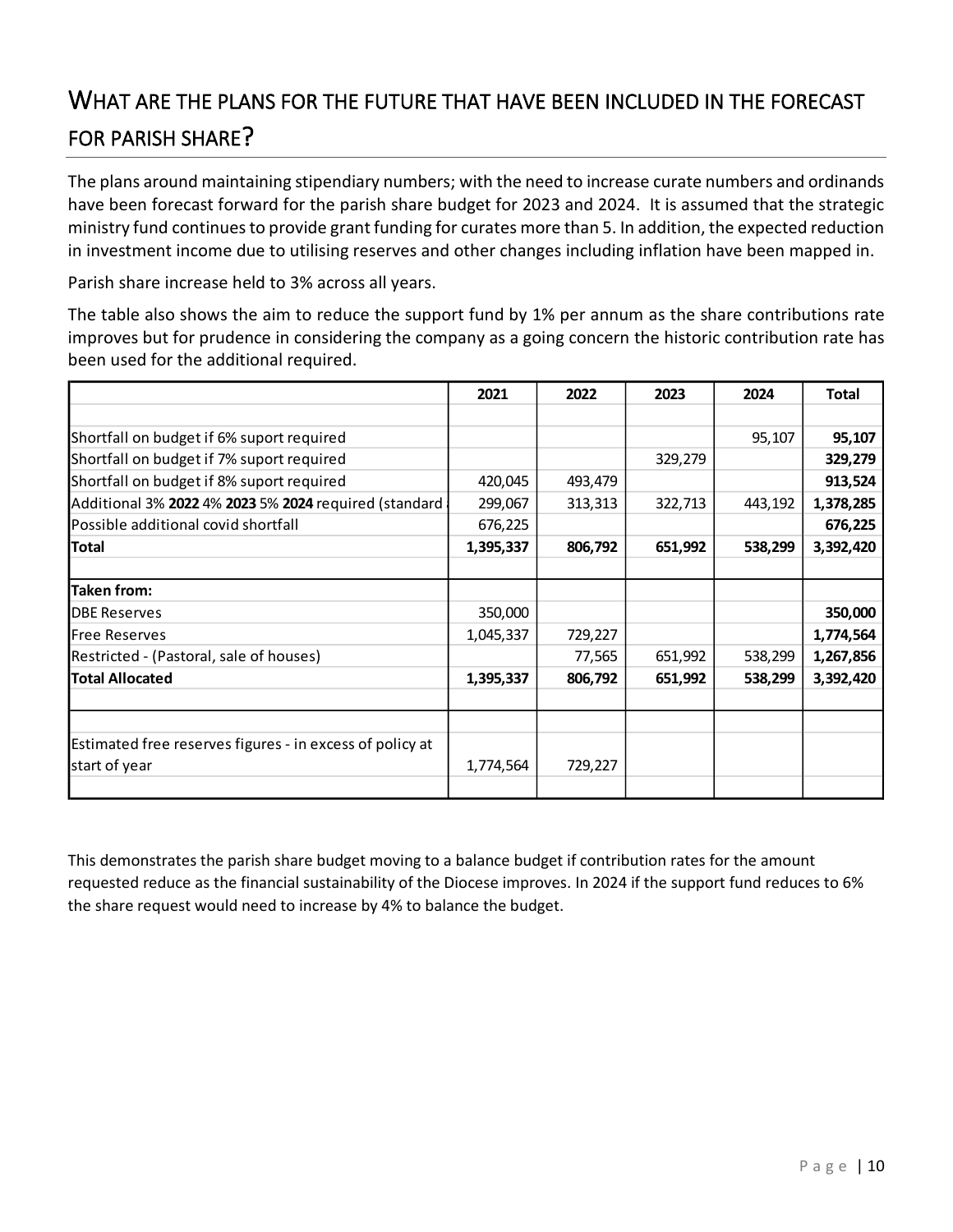# APPENDIX 1 – NOTES TO THE 2022 SUMMARY BUDGET

|                                                          | 2019      | 2020      | 2020          | 2021                   | 2022                          | 2022                                 | 2022                        |
|----------------------------------------------------------|-----------|-----------|---------------|------------------------|-------------------------------|--------------------------------------|-----------------------------|
|                                                          | Actual    | Actual    | <b>Budget</b> | <b>Budget</b><br>Total | <b>Budget</b><br><b>Total</b> | Variance to<br>2021<br><b>Budget</b> | Variance tol<br>2019 Actual |
|                                                          |           |           |               |                        |                               |                                      |                             |
| A Parochial staffing and related costs                   |           |           |               |                        |                               |                                      |                             |
| <b>Stipend NI Pensions</b>                               | 6,019,672 | 6,413,350 |               | 6,600,533 6,578,817    | 6,887,682                     | 308,865                              | 868,010                     |
| HR (Clergy)                                              | 39,213    | 48,894    | 40,283        | 49,102                 | 46,177                        | (2, 925)                             | 6,964                       |
| Housing (Including property team)                        | 1,367,944 | 942,173   | 1,716,286     | 1,616,289              | 1,714,413                     | 98,124                               | 346,469                     |
| National CHARM retirement housing for clergy<br>(Vote 5) | 103,225   | 103,225   | 103,225       | 111,096                | 116,651                       | 5,555                                | 13,426                      |
| Resettlement/First App Grants                            | 206,028   | 116,924   | 191,700       | 191,700                | 200,000                       | 8,300                                | (6,028)                     |
| Archdeacons                                              | 45,592    | 44,579    | 49,330        | 49,596                 | 61,909                        | 12,313                               | 16,317                      |
| Area Deans                                               | 6,196     | 1,482     | 8,376         | 8,376                  | 8,376                         | 0                                    | 2,180                       |
| <b>Women's Ministries</b>                                | 1,004     | $\Omega$  | 361           | 0                      | 0                             | 0                                    | (1,004)                     |
| Recruitment                                              | 3,209     | 2,604     | 3,000         | 3,000                  | 3,000                         | 0                                    | (209)                       |
| <b>DBS Checks</b>                                        | 11,732    | 7,868     | 10,000        | 10,000                 | 10,000                        | $\Omega$                             | (1, 732)                    |
| University Chaplains (DBE Grant) - net                   | 111,776   | 108,964   | 108,964       | 110,101                | 112,464                       | 2,363                                | 688                         |
|                                                          | 7,915,591 | 7,790,063 | 8,832,058     | 8,728,077              | 9,160,672                     | 432,595                              | 1,245,081                   |
|                                                          |           |           |               |                        |                               |                                      |                             |
| <b>B</b> Parochial training                              |           |           |               |                        |                               |                                      |                             |
| <b>Growing Leaders Team</b>                              | 122,117   | 104,401   | 133,800       | 134,406                | 151,920                       | 17,514                               | 29,803                      |
| National Training for Ministry (Vote 1)                  | 301,889   | 301,889   | 301,889       | 301,883                | 310,939                       | 9,056                                | 9,050                       |
| <b>Continued Ministerial Development</b>                 | 18,331    | 9,712     | 29,834        | 29,474                 | 29,834                        | 360                                  | 11,503                      |
| IME 2 (Curate Training)                                  | 26,708    | 16,036    | 34,690        | 27,990                 | 27,990                        | 0                                    | 1,282                       |
| Ordinands' Grants                                        | 162,428   | 104,153   | 183,873       | 184,907                | 203,607                       | 18,700                               | 41,179                      |
| Vocations                                                | 1,057     | 223       | 240           | 3,090                  | 4,340                         | 1,250                                | 3,283                       |
| Readers and All Saints contribution                      | 35,317    | 39,415    | 38,471        | 44,268                 | 26,193                        | (18,075)                             | (9, 124)                    |
| Lay Training                                             | 612       | 1,039     | 2,425         | 6,250                  | 6,425                         | 175                                  | 5,813                       |
| Discipleship Training                                    | 9,818     | 4,321     | 10,849        | 10,682                 | 44,149                        | 33,467                               | 34,331                      |
| Parish Officer Training                                  | 0         | $\Omega$  | 1,000         | 0                      | 0                             | 0                                    | 0                           |
| Diocesan Conference                                      | (78)      | 19,154    | 42,070        | 0                      | 0                             | $\Omega$                             | 78                          |
| <b>Spiritual Directors</b>                               | (565)     | (250)     | 2,500         | 2,500                  | 8,000                         | 5,500                                | 8,565                       |
| <b>UPA/ Rural Conferences</b>                            | 293       | $\Omega$  | 3,346         | 3,346                  | 3,346                         | 0                                    | 3,053                       |
|                                                          | 677,927   | 600,093   | 784,987       | 748,796                | 816,744                       | 67,948                               | 138,817                     |
|                                                          |           |           |               |                        |                               |                                      |                             |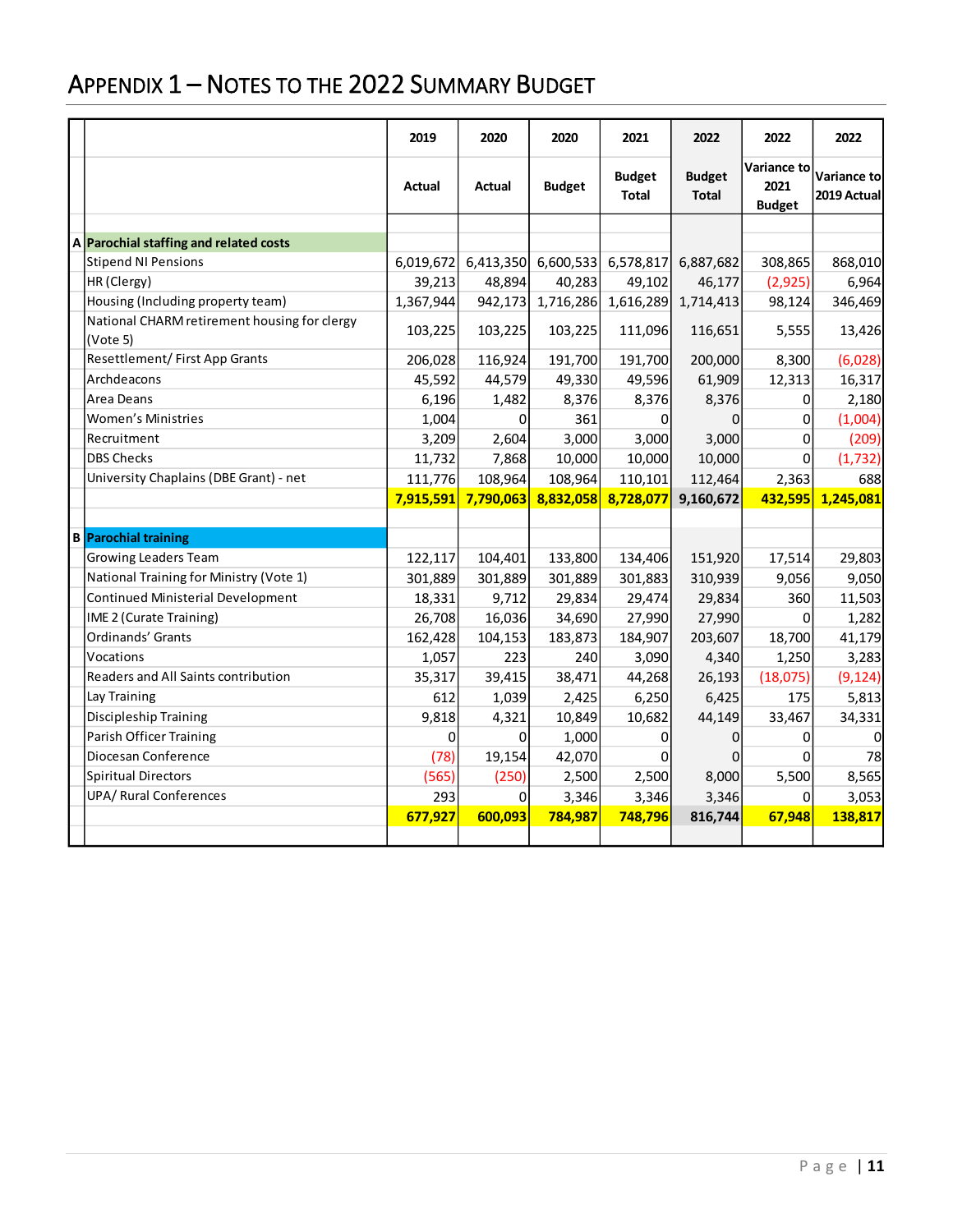|                                    | 2019    | 2020     | 2020          | 2021                          | 2022                          | 2022                                 | 2022                       |
|------------------------------------|---------|----------|---------------|-------------------------------|-------------------------------|--------------------------------------|----------------------------|
|                                    | Actual  | Forecast | <b>Budget</b> | <b>Budget</b><br><b>Total</b> | <b>Budget</b><br><b>Total</b> | Variance to<br>2021<br><b>Budget</b> | Variance to<br>2019 Actual |
|                                    |         |          |               |                               |                               |                                      |                            |
| C Parish focused work              |         |          |               |                               |                               |                                      |                            |
| Vacancy fee support                | 33,334  | 12,495   | 26,373        | 26,373                        | 33,500                        | 7,127                                | 166                        |
| Out of parish expenses support     | 15,675  | 3,421    | 7,462         | 7,462                         | 15,962                        | 8,500                                | 288                        |
| Safeguarding                       | 109,941 | 144,503  | 116,947       | 148,886                       | 141,881                       | (7,005)                              | 31,940                     |
| Discipleship Team                  | 95,501  | 108,509  | 98,428        | 97,408                        | 59,750                        | (37, 658)                            | (35, 751)                  |
| Being Witnesses Team               | 28,049  | 45,307   | 96,271        | 97,673                        | 102,312                       | 4,639                                | 74,263                     |
| Social Responsibility              | 32,283  | 10,059   | 10,000        | 10,000                        | 0                             | (10,000)                             | (32, 283)                  |
| Ecumenical Work                    | 6,000   | 6,000    | 6,000         | 6,000                         | 6,000                         | 0                                    |                            |
| Interfaith                         | 815     | 135      | 429           | 429                           | 429                           | 0                                    | (386)                      |
| Deliverance                        | 641     | 472      | 86            | 86                            | 86                            | 0                                    | (555)                      |
| Children's Work (DBE Grant) - net  | 60,707  | 64,407   | 64,407        | 66,247                        | 74,544                        | 8,297                                | 13,837                     |
| Youth Work (DBE Grant) - net       | 75,620  | 66,992   | 66,992        | 64,597                        | 65,208                        | 611                                  | (10, 412)                  |
|                                    | 458,565 | 462,300  | 493,395       | 525,161                       | 499,672                       | (25, 490)                            | 41,106                     |
| D National and international costs |         |          |               |                               |                               |                                      |                            |
| National/International (Vote 2-4)  | 268,819 | 268,819  | 268,819       | 250,262                       | 257,770                       | 7,508                                | (11,049)                   |
| General Synod                      | 14,036  | 6,495    | 14,500        | 14,500                        | 14,500                        | 0                                    | 464                        |
| Overseas Links                     | 3,950   | 0        | 3,697         | 3,697                         | 3,697                         | $\Omega$                             | (253)                      |
|                                    | 286,805 | 275,314  | 287,016       | 268,459                       | 275,967                       | 7,508                                | (10, 838)                  |
|                                    |         |          |               |                               |                               |                                      |                            |
| <b>E</b> Enablers Core Teams       |         |          |               |                               |                               |                                      |                            |
| Diocesan Secretary and PA          | 120,624 | 123,221  | 122,119       | 121,135                       | 124,194                       | 3,059                                | 3,570                      |
| <b>Support Services</b>            | 88,880  | 58,431   | 80,665        | 46,674                        | 47,931                        | 1,257                                | (40, 949)                  |
| Finance                            | 141,792 | 141,429  | 160,915       | 162,667                       | 166,444                       | 3,777                                | 24,652                     |
| HR (Staff)                         | 10,677  | 12,277   | 11,190        | 14,701                        | 19,916                        | 5,215                                | 9,239                      |
| Communications                     | 65,902  | 65,446   | 64,799        | 86,942                        | 66,314                        | (20, 628)                            | 412                        |
|                                    | 427,875 | 400,804  | 439,688       | 432,119                       | 424,799                       | (7, 320)                             | (3,077)                    |
|                                    |         |          |               |                               |                               |                                      |                            |